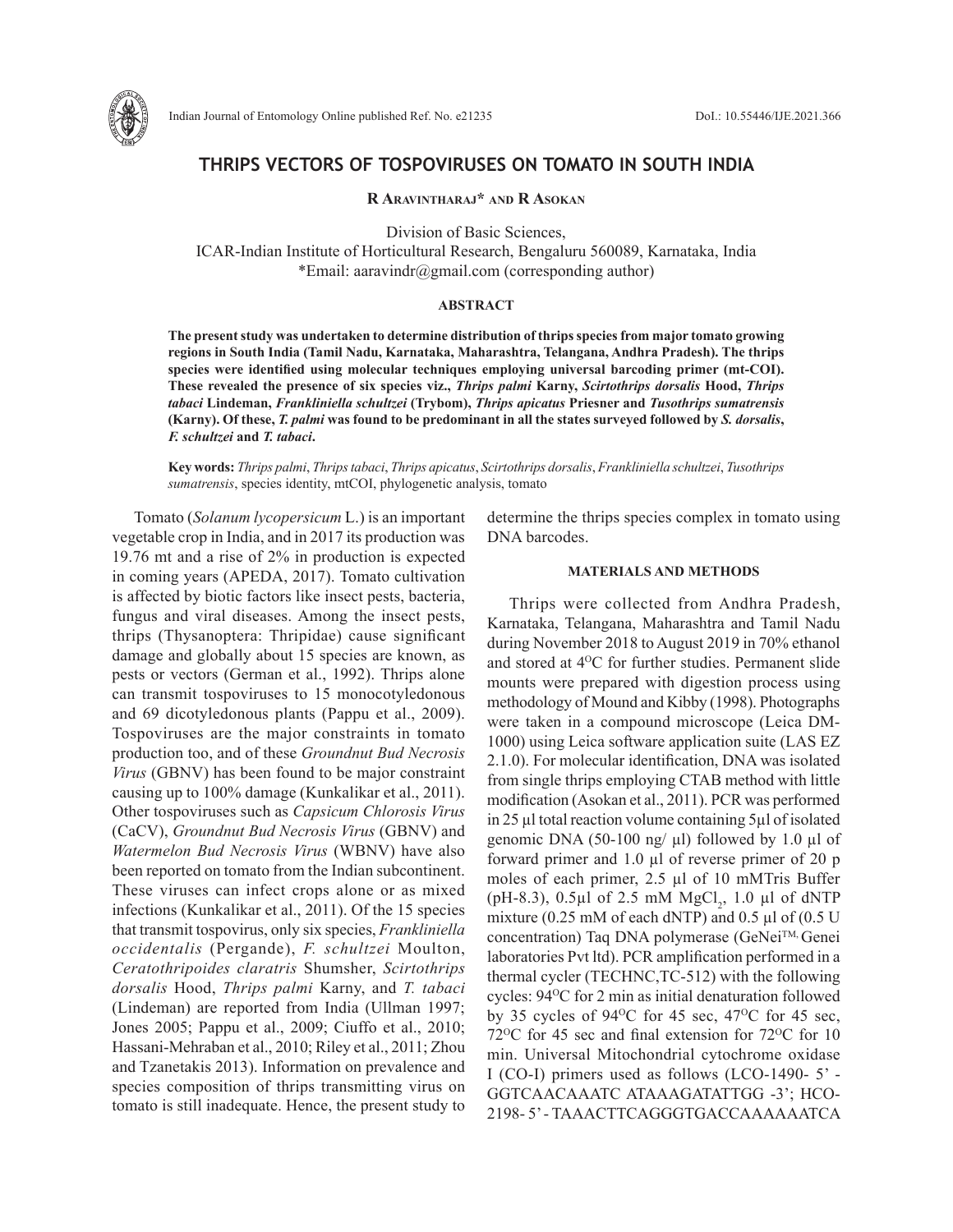-3') (Hebert et al., 2003a and Hebert et al., 2003b) and resolved in 1.5% agarose gel, stained with 0.5µg/ ml ethidium bromide and documented in a gel documentation system (UVP). Amplified PCR Products were purified using gel extraction kit (Nucleospin® Extract II, Macherey Nagel, Germany) and cloned in to PTZ57R/T vector (Thermo Fisher Scientific, UK). Competent *Escherichia coli* (DH5α) cells were used to clone the PCR products and further blue-white selection carried out. Plasmids were isolated using GenJET™ plasmid MiniPrep kit (Fermentas Life Sciences, UK), as per manufacturers protocol. Three independent clones selected for each sample were sequenced using M13 forward and reverse primers (Ms. Medauxin, Bengaluru, India). NCBI-BLAST (Basic Local Alignment Search Tool) (http://blast.ncbi.nlm.nih.gov/) tool was used for analysing the sequence homology. Sequence alignment was done in BioEdit (version 7.0.9.0) (Hall et al., 1999) and phylogenetic tree was constructed in MEGA.7.0 software (Kumar et al., 1993).

#### **RESULTS AND DISCUSSION**

The genomic DNA of all six thrips were isolated. All the samples were amplified with amplicon size of  $\sim$  700bp. Not all six species of thrips were present in a single location/ region on tomato. Five species (*T. palmi, S.dorsalis, F.schultzei, T.apicatus* and *T. sumatrensis*) were observed in Karnataka; only *T. palmi* was present in all the sampled locations of Telangana (Table 1) *Thrips palmi* mtCOI sequence analyzed via BLAST showed an identification of 99.85% with USA *T. Palmi* sequences (KX233569). *Scirtothrips dorsalis* was present in all the states except Telangana, and revealed 99.85% identity with KM355512 Indian isolate. *Thrips tabaci* was present only in Tamil Nadu and Maharashtra (Tamil Nadu-2 and Maharashtra-1), and KF036290 USA isolate was found to have 100% identity. *Frankliniella schultzei* occurs in Karnataka and Tamil Nadu (Karnatak-2; Tamil Nadu-4) and has 100% identity with Pakistan sequence (HQ990721); and 99.85% identity with Indian isolates (MK333280). *Thrips apicatus* and *Tusothrips sumatrensis* were observed only in Karnataka, and corresponding identity was of 100% (KX622321) and 97.37% (KX622448).

Phylogenetic tree was constructed by maximum likelihood (ML) tree method using mt-COI sequence obtained from all *Thrips* spp (Fig. 1). All thrips sequences are precisely grouped in three clades corresponding to three genera of Thysanoptera (*Thrips* spp., *Scirtothrips* spp. and *Frankliniella* spp.). The present results agree with earlier ones of Boykin et al.

(2007). In all locations *T. palmi* stood out as single subgroup; in that five samples (Devarayapuram, Hosur, Oddanchatram, Shoolagiri and Mecheri of Tamil Nadu) along with one from Maharashtra (Narayanagaon) formed a separate clade; and *T. tabaci* and *T. apicatus* were also found associated in the same group; while *F. schultzei* went in separate group- in that two subgroups were formed (samples from Manaparai and Surandai locations of Tamil Nadu falls in one), while those from Bandigere, Kavalande, Mussenalu and ICAR-IIHR fell in another subgroup.

Samples of *S. dorsalis* irrespective of locaztions formed a single group. *Tusothrips sumtrensis* (from Sivakotai) was in separate group as it was only found from Karnataka.

Earlier reports suggested that thrips like *S. dorsalis*  (German et al., 1992; Meena et al., 2005), *T. palmi*  (Lakshmi et al., 1995; Meena et al., 2005; Reddy et al., 1992) and *F. schultzei* (Meena et al., 2005) were observed as putative vectors for GBNV, whereas *T. tabaci* could transmit *Tomato spotted wilt virus*  (TSWV) (Wijkamp et al., 1995). In NCBI few entries were available related to *Tusothrips sumatrensis and T. apicatus.* Tyagi and Kumar (2014) reported *T. apicatus*  from Himachal Pradesh, India. In the present study majority were GBNV vectors like *T.palmi* followed by *S. dorsalis and F. schultzei*. Thus, all the five states surveyed stand a great risk of GBNV infection; whereas Tamil Nadu and Maharashtra need to be cautious about TSWV infection due to prevalence of *T. tabaci*.

#### **ACKNOWLEDGEMENTS**

This work is part of PhD thesis submitted to the Jain (Deemed-to-be-university), Bengaluru, Karnataka, India. Authors are thankful to the Director, ICAR-Indian Institute of Horticultural Research, Bangalore for providing research facilities.

#### **REFERENCES**

- Asokan R, Rebijith K B, Singh S K, Sidhu A S, Siddharthan S, Karanth P K, Ellango R, Ramamurthy V V. 2011. Molecular identification and phylogeny of *Bactrocera* species (Diptera: Tephritidae). Florida Entomology 94(4): 1026-1035.
- Boykin L M, Shatters Jr R G, Rosell R C, McKenzie C L, Bagnall R A, De Barro P, Frohlich D R. 2007. Global relationships of *Bemisia tabaci* (Hemiptera: Aleyrodidae) revealed using Bayesian analysis of mitochondrial COI DNA sequences. Molecular phylogenetics and evolution 44(3): 1306-1319.
- Ciuffo M, Mautino G C, Bosco L, Turina M, Tavella L. 2010. Identification of *Dictyothrips betae* as the vector of Polygonum ring spot virus. Annals of Applied Biology 157(2): 299-307.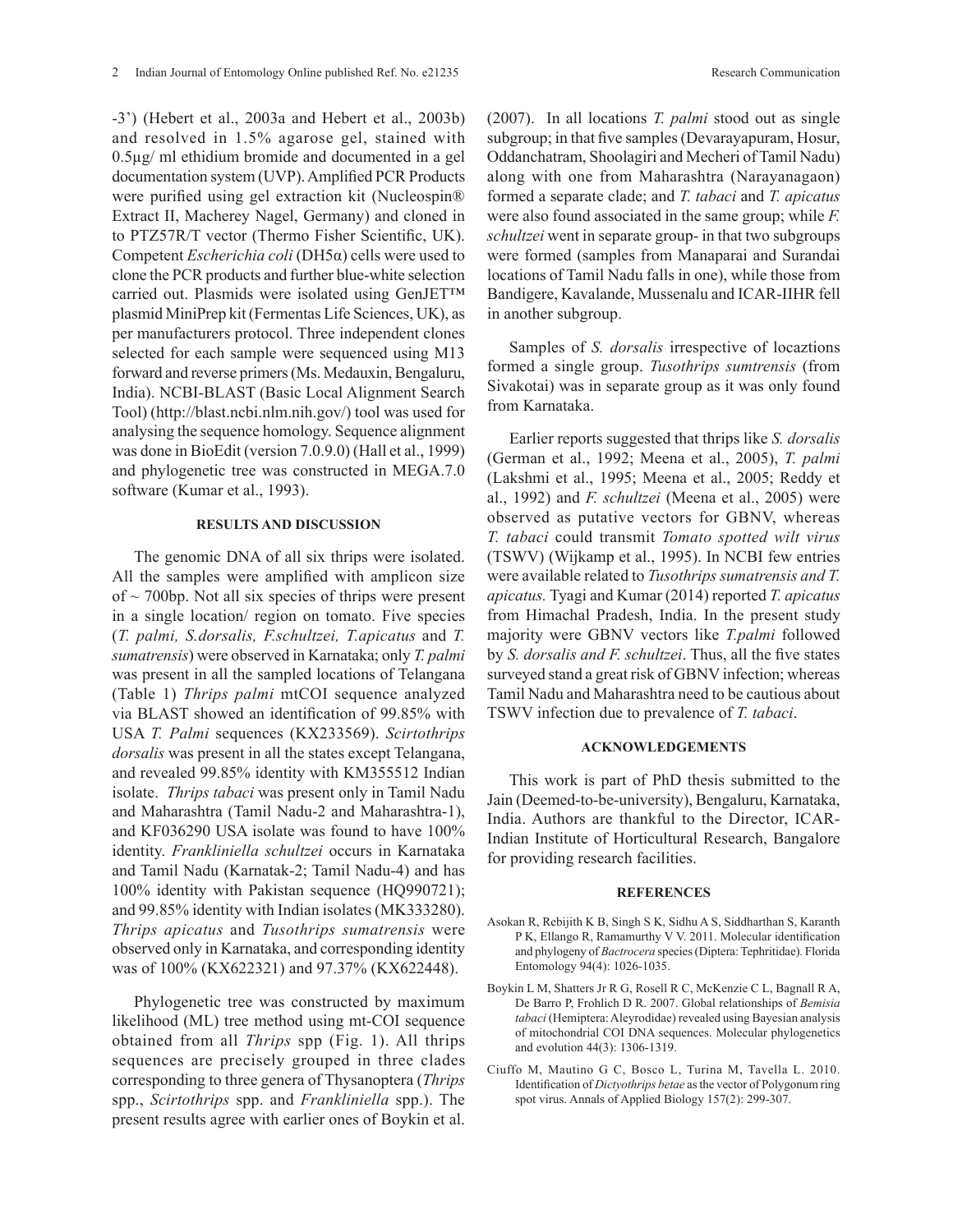| S. No. | Location                                       | Latitude and                        | Thrips spp.             | <b>NCBI</b> |
|--------|------------------------------------------------|-------------------------------------|-------------------------|-------------|
|        |                                                | longitude                           |                         | Acc. No     |
| 1.     | Hosur, Krishnagiri, Tamil Nadu, India          | 12.4621.3°N<br>77.5200.5°E          | Thrips palmi            | MN972622    |
| 2.     | Shoolagiri, Krishnagiri, Tamil Nadu, India     | 12.4003.4°N<br>78.0037.1°E          | Thrips palmi            | MN972623    |
| 3.     | Devarayapuram, Coimbatore, Tamil Nadu, India   | 10.5948.8°N<br>76.4907.1°E          | Thrips palmi            | MN972624    |
| 4.     | Kinathukadavu, Coimbatore, Tamil Nadu, India   | 10.4852.6°N<br>77.0133.0°E          | Thrips tabaci           | MN972625    |
| 5.     | Mecheri, Salem, Tamil Nadu, India              | 11.4806.3°N<br>77.5836.6°E          | Thrips palmi            | MN972626    |
| 6.     | Manapari, Trichy, Tamil Nadu, India            | 10.3707.9°N<br>78.2515.1°E          | Frankliniella schultzei | MN972627    |
| 7.     | Sembatti, Dindigul, Tamil Nadu, India          | $10.1818.6^{\circ}N$<br>77.5151.6°E | Nil                     |             |
| 8.     | Oddanchatram, Dindigul, Tamil Nadu, India      | 10.3041.8°N<br>77.4442.8°E          | Thrips palmi            | MN972628    |
| 9.     | Pavoorchatram, Thirunalveli, Tamil Nadu, India | 8.5523.7°N<br>77.2256.5°E           | Scirtothrips dorsalis   | MN972629    |
| 10.    | Kilapavoor, Thirunalveli, Tamil Nadu, India    | 8.5418.5°N<br>77.2356.3°E           | Thrips tabaci           | MN972630    |
| 11.    | Surandai, Thirunalveli, Tamil Nadu, India      | 8.5850.9°N<br>77.2443.7°E           | Frankliniella schultzei | MN972631    |
| 12.    | Nyamathi, Shimogga ,Karnataka, India           | 14.0405.1°N<br>75.3617.3°E          | Thrips palmi            | MN972632    |
| 13.    | Mussenalu, Shimogga, Karnataka, India          | 14.0353.2°N<br>75.3626.7°E          | Frankliniella schultzei | MN972633    |
| 14.    | Kadgamdoddi, Raichur, Karnataka, India         | 16.1354.5°N<br>77.2557.4°E          | Thrips palmi            | MN972634    |
| 15.    | UAS-Raichur, Karnataka, India                  | 16.1146.1°N<br>77.1850.7°E          | Scirtothrips dorsalis   | MN972635    |
| 16.    | Mangasandra, Kolar, Karnataka, India           | 13.0606.3°N<br>78.0451.3°E          | Thrips palmi            | MN972636    |
| 17.    | Chintamani, Kolar, Karnataka, India            | 13.2534.5°N<br>78.0426.7°E          | Scirtothrips dorsalis   | MN972637    |
| 18.    | Budumanahalli, Bengaluru, Karnataka, India     | 13.1134.7°N<br>77.3144.7°E          | Thrips palmi            | MN972638    |
| 19.    | Thambarsnhalli, Bengaluru, Karnataka, India    | 13.0717.8°N,<br>77.29392°E          | Nil                     |             |
| 20.    | Sivakottai, Bengaluru, Karnataka, India        | 13.0735.9°N<br>77.3058.2°E          | Tusothrips sumatrensis  | MN972639    |
| 21.    | ICAR-IIHR, Bengaluru, Karnataka, India         | 13.0811.0°N<br>77.2952.6°E          | Frankliniella schultzei | MN972640    |
| 22.    | Shanthigrama, Hassan, Karnataka, India         | 12.5843.9°N<br>76.1245.2°E          | Nil                     |             |
| 23.    | Malali, Hassan, Karnataka, India               | 16.2057.1°N<br>75.1201.0°E          | Thrips palmi            | MN972641    |
| 24.    | Kavalande, Mysuru, Karnataka, India            | 12.0150.6°N<br>76.4805.8°E          | Frankliniella schultzei | MN972642    |
| 25.    | Mulluru, Mysuru, Karnataka, India              | 12.1438.4°N<br>76.3321.2°E          | Nil                     |             |
| 26.    | Thagadooru, Mysuru, Karnataka, India           | 12.0554.8°N<br>76.4745.5°E          | Thrips palmi            | MN972643    |
| 27.    | Chikkarasikere, Mandya, Karnataka, India       | 12.3041.8°N<br>77.0241.0°E          | Thrips apicatus         | MN972644    |

| Table 1. Thrips spp. collected from major tomato regions in South India |
|-------------------------------------------------------------------------|
|-------------------------------------------------------------------------|

*(contd.)*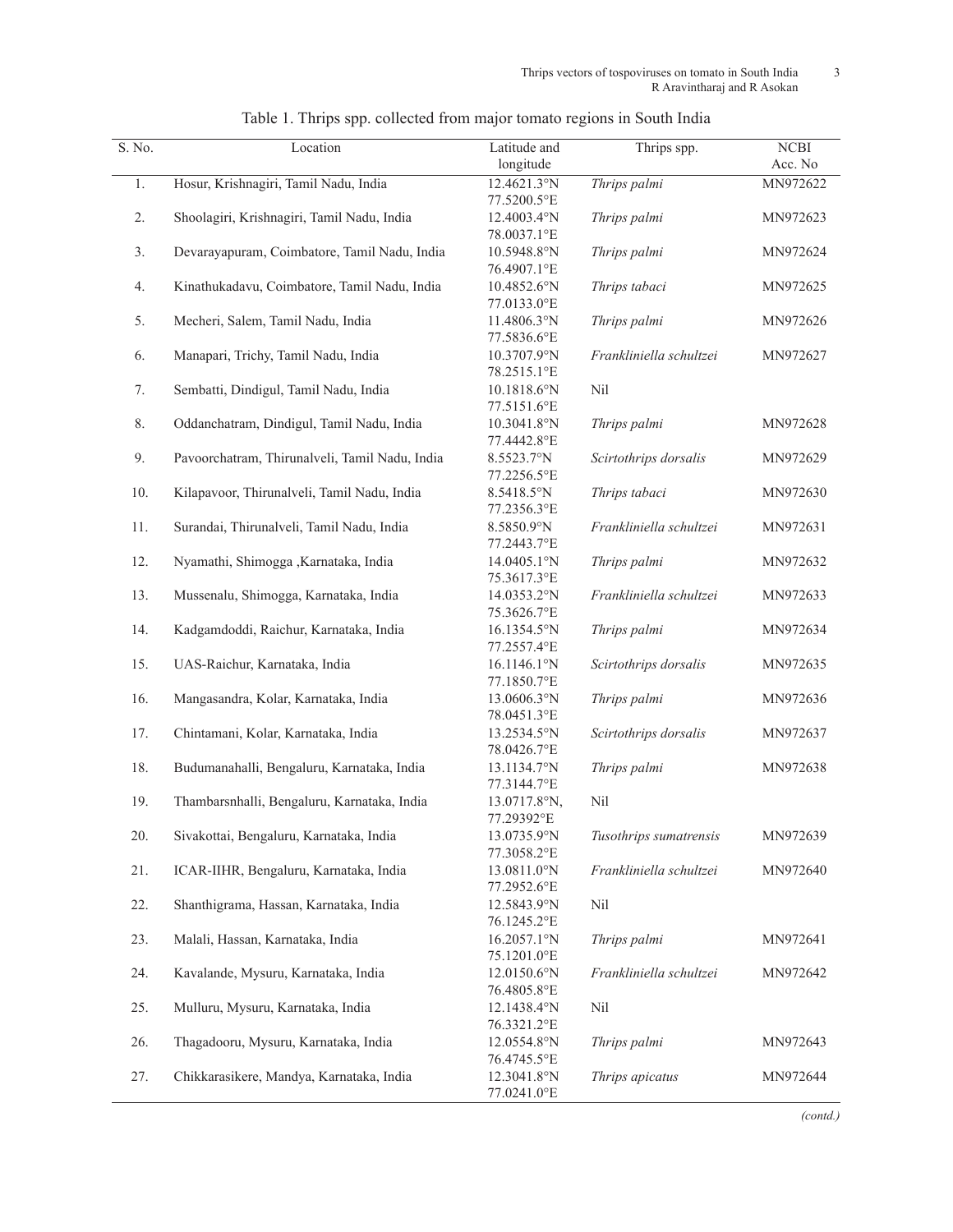| 28. | Doddegowdanakoppalu, Mandya, Karnataka,       | 12.2617.6°N          | Scirtothrips dorsalis   | MN972645 |
|-----|-----------------------------------------------|----------------------|-------------------------|----------|
|     | India                                         | 76.3933.8°E          |                         |          |
| 29. | Magala, Chamrajnagar, Karnataka, India        | 14.5950.4°N          | Nil                     |          |
|     |                                               | 75.4834.4°E          |                         |          |
| 30. | Bandigere, Chamrajnagar, Karnataka, India     | 11.5214.9°N          | Frankliniella schultzei | MN972646 |
|     |                                               | 76.5721.1°E          |                         |          |
| 31. | Narayanagov, Pune, Maharashtra, India         | $19.0801.3^{\circ}N$ | Thrips palmi            | MN972647 |
|     |                                               | 73.5738.6°E          |                         |          |
| 32. | Saswad, Pune, Maharashtra, India              | 18.2113.0°N          | Scirtothrips dorsalis   | MN972648 |
|     |                                               | 74.0241.7°E          |                         |          |
| 33. | Chondoli, Pune, Maharashtra, India            | 18.5049.6°N          | Thrips palmi            | MN972649 |
|     |                                               | 73.5136.0°E          |                         |          |
| 34. | Rajgurunagar, Pune, Maharashtra, India        | 18.5102.8°N          | Thrips tabaci           | MN972650 |
|     |                                               | 73.5348.2°E          |                         |          |
| 35. | Kowdipally, Medak, Telungana, India           | 17.5230.7°N          | Nil                     |          |
|     |                                               | 78.1214.6°E          |                         |          |
| 36. | Polepalle, Mahbubnagar, Telungana, India      | $16.4841.7^{\circ}N$ | Thrips palmi            | MN972651 |
|     |                                               | 78.0830.6°E          |                         |          |
| 37. | Nuthimadugu, Anantapur, Andhra Pradesh, India | 14.2914.9°N          | Scirtothrips dorsalis   | MN972652 |
|     |                                               | 77.1941.0°E          |                         |          |
| 38. | Tekmal, Kurnool, Andhra Pradesh, India        | 17.5848.2°N          | Thrips palmi            | MN972653 |
|     |                                               | 78.0146.0°E          |                         |          |
|     |                                               |                      |                         |          |



Fig. 1. Maximum-likelihood tree for *Thrips* spp., based on 655bp length fragment of the mt-COI gene. The tree was obtained by using the Kimura's 2 parameter (K2P) distance with 1000 bootstrap replicates. *Bemisia tabaci* is used as out-group